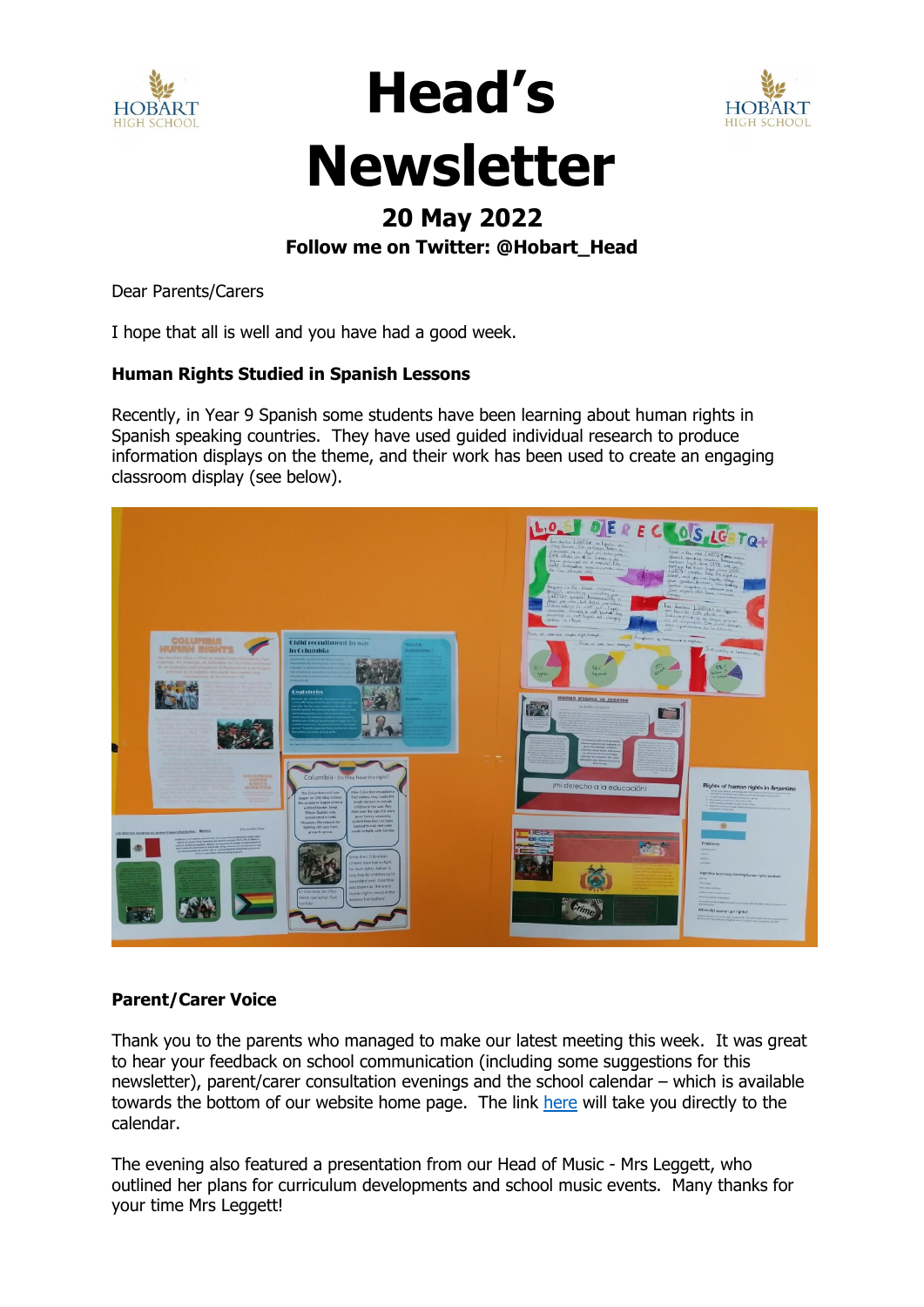



**Head's** 

### **20 May 2022**

#### **Follow me on Twitter: @Hobart\_Head**

#### **Master Thatcher**

Wilf Dane (Year 10) recently had an exciting opportunity to experience a day with a master thatcher. The day proved to be a real success and a valuable career insight. Wilf received excellent feedback for his work and conduct on the day.

#### **Start of GCSE Written Exams**

It has been a busy week for Year 11 students who have started their written GCSE exams. This has included exams in English, Maths and Science in addition to a variety of other subjects. Conduct during the week has been excellent, and the sense of peer support as students have engaged in final preparations has been excellent and heart-warming! We have run a number of 'exam breakfasts – a chance for the pupils to take on extra 'fuel' before the exam and talk to their teachers should they have any late queries – and have been really pleased with the attendance. Thank you to Mrs Copsey and her team for providing the refreshments.

#### **Duke of Edinburgh Update**

In last week's newsletter, I included the text 'good luck to those leaving today for their practice expeditions, more of which next week!' It appears I got my dates mixed up and the next practice expedition party do not set out until June. Apologies for any confusion!

#### **Jubilee Fete in Loddon – Photo Competition**

A reminder that the Loddon Jubilee Fete takes place on 4 June (12.00pm-5.00pm) on the George Lane playing field. There will be a variety of stalls and entertainment – more information can be found on the website that has been developed for the event – please click [here.](https://platinumjubilee.gov.uk/event/loddon-and-chedgrave-platinum-jubilee-fete/) 

As part of this event, a photo competition has been launched. Please see the flyer below if you wish to discuss this with your child.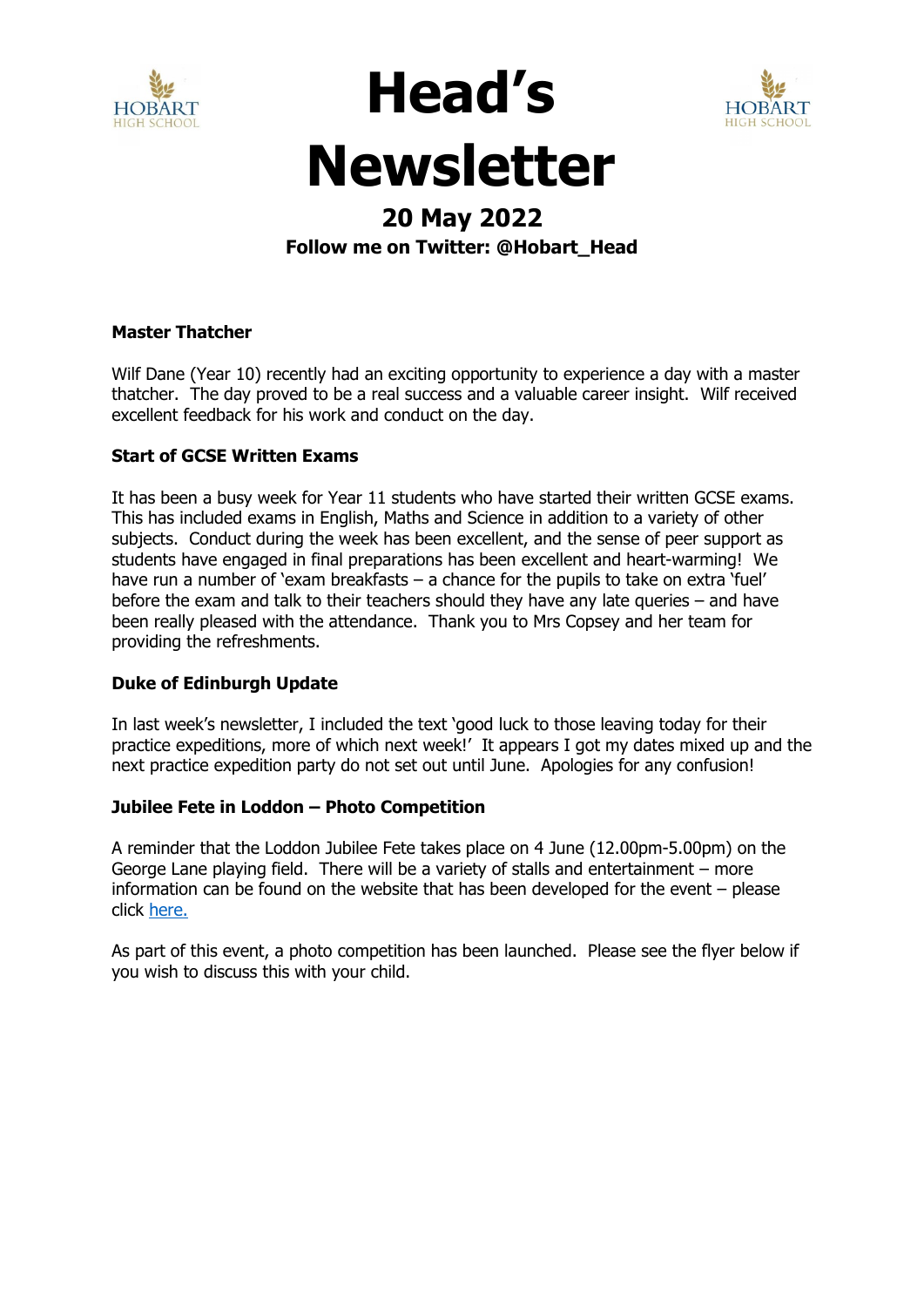



**Head's** 

### **20 May 2022**

**Follow me on Twitter: @Hobart\_Head**



#### **HPV Vaccinations Reminders**

The HPV vaccinations take place on Tuesday 24 May – and you have received a separate email if this relates to your child earlier this week. I have pasted the contents below to provide a reminder:

The HPV Human Papilloma Virus vaccination is a vaccine delivered in two doses to young people from Year 8. Due to the disruption caused by the pandemic to schools and the delivery of this vaccination programme, the service has decided to complete vaccination courses for which a consent was received during academic year 2020/2021 for all young people who have received one HPV vaccine.

For more information on the vaccine [HPV vaccine overview -](https://www.nhs.uk/conditions/vaccinations/hpv-human-papillomavirus-vaccine/) NHS (www.nhs.uk) **If for any reason a parent or carer wishes to WITHDRAW consent for this second dose, could the parent or carer please either email the team [hct.csaisnorfolk@nhs.net](mailto:hct.csaisnorfolk@nhs.net) or telephone the team on 03005 555055**